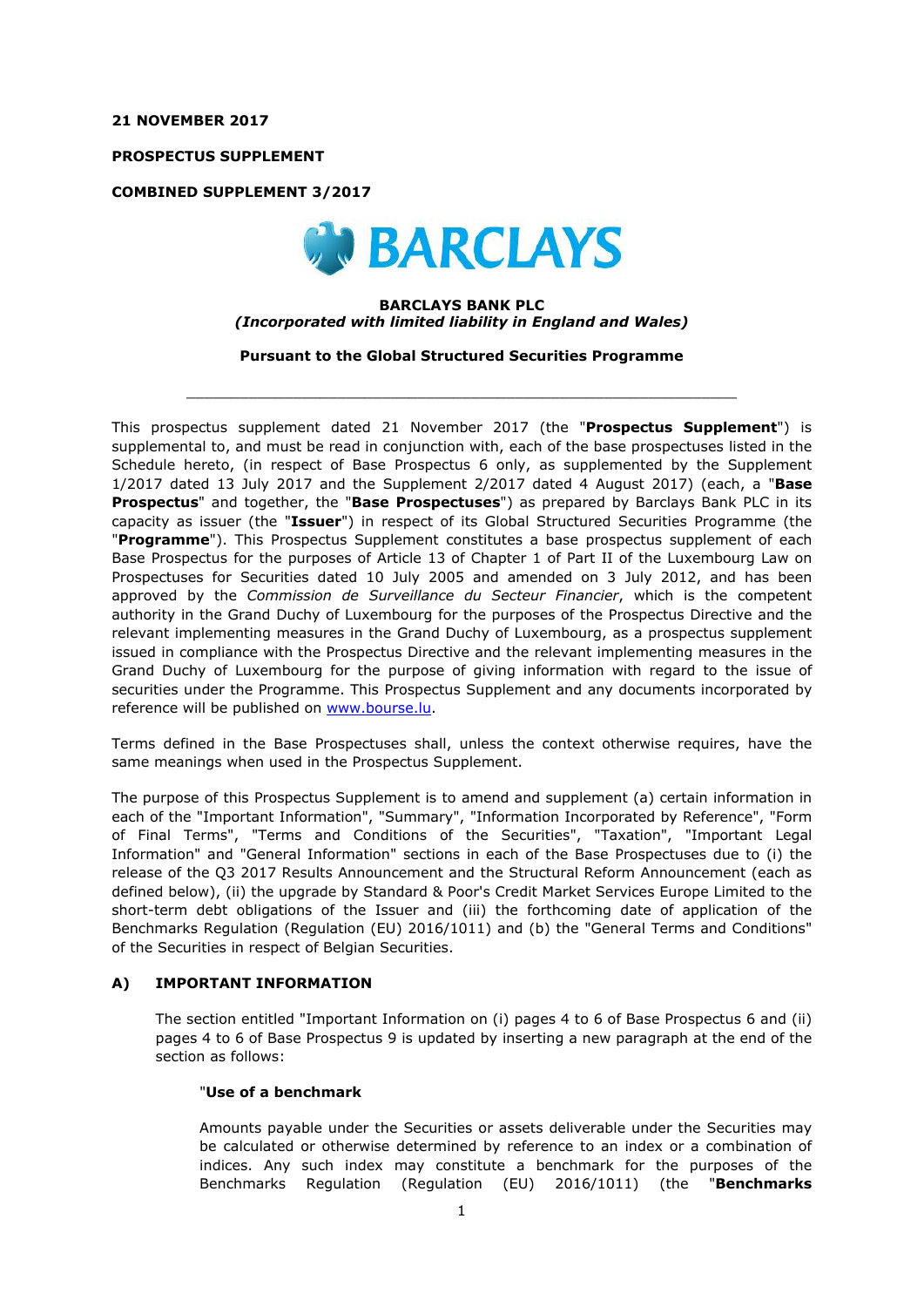**Regulation**"). If any such index does constitute such a benchmark, from 1 January 2018, the Final Terms will indicate whether or not the benchmark is provided by an administrator included in the register of administrators and benchmarks established and maintained by the European Securities and Markets Authority ("**ESMA**") pursuant to article 36 of the Benchmarks Regulation. Not every index will fall within the scope of the Benchmarks Regulation. Furthermore transitional provisions in the Benchmarks Regulation may have the result that the administrator of a particular benchmark is not required to appear in the register of administrators and benchmarks at the date of the applicable final terms. The registration status of any administrator under the Benchmarks Regulation is a matter of public record and, save where required by applicable law, the Issuer does not intend to update the Final Terms to reflect any change in the registration status of the administrator."

## **B) SUMMARY**

The section entitled "Summary" on (i) pages 9 to 32 of Base Prospectus 6 and (ii) pages 10 to 54 of Base Prospectus 9 is updated by:

- i) In respect of each Base Prospectus:
	- (1) Deleting the information appearing in the third paragraph of the third column of Element B.12 in its entirety and replacing it with the following:

"Not Applicable: there has been no significant change in the financial or trading position of the Bank Group since 30 September 2017."

- ii) In respect of Base Prospectus 6 only:
	- (1) Deleting the information appearing in the third column of Element B.5 in its entirety and replacing it with the following:

"The Bank Group is a major global financial services provider.

The Issuer is a wholly owned direct subsidiary of Barclays PLC, which is the ultimate holding company of the Bank Group (Barclays PLC, together with its subsidiaries, the "**Group**")."

- (2) Deleting the information appearing in the ninth paragraph of the third column of Element C.15 by deleting "Issue Date" and replacing it with "Initial Valuation Date" so that the entire ninth paragraph reads as follows:
	- "the 'Initial Price' of the [Worst Performing] Underlying Asset, which reflects the price or level of that Underlying Asset on the Initial Valuation Date of the Warrants (being  $\lceil \bullet \rceil$ ) and is used as the reference point for determining the performance of any investment;"
- iii) In respect of Base Prospectus 9 only:
	- (1) Deleting the information appearing in the first paragraph of the third column of Element B.17 in its entirety and replacing it with the following:

"The short-term unsecured obligations of the Issuer are rated A-1 by Standard & Poor's Credit Market Services Europe Limited, P-1 by Moody's Investors Service Ltd. and F1 by Fitch Ratings Limited and the long-term unsecured unsubordinated obligations of the Issuer are rated A by Standard & Poor's Credit Market Services Europe Limited, A1 by Moody's Investors Service Ltd. and A by Fitch Ratings Limited. A specific issue of Securities may be rated or unrated."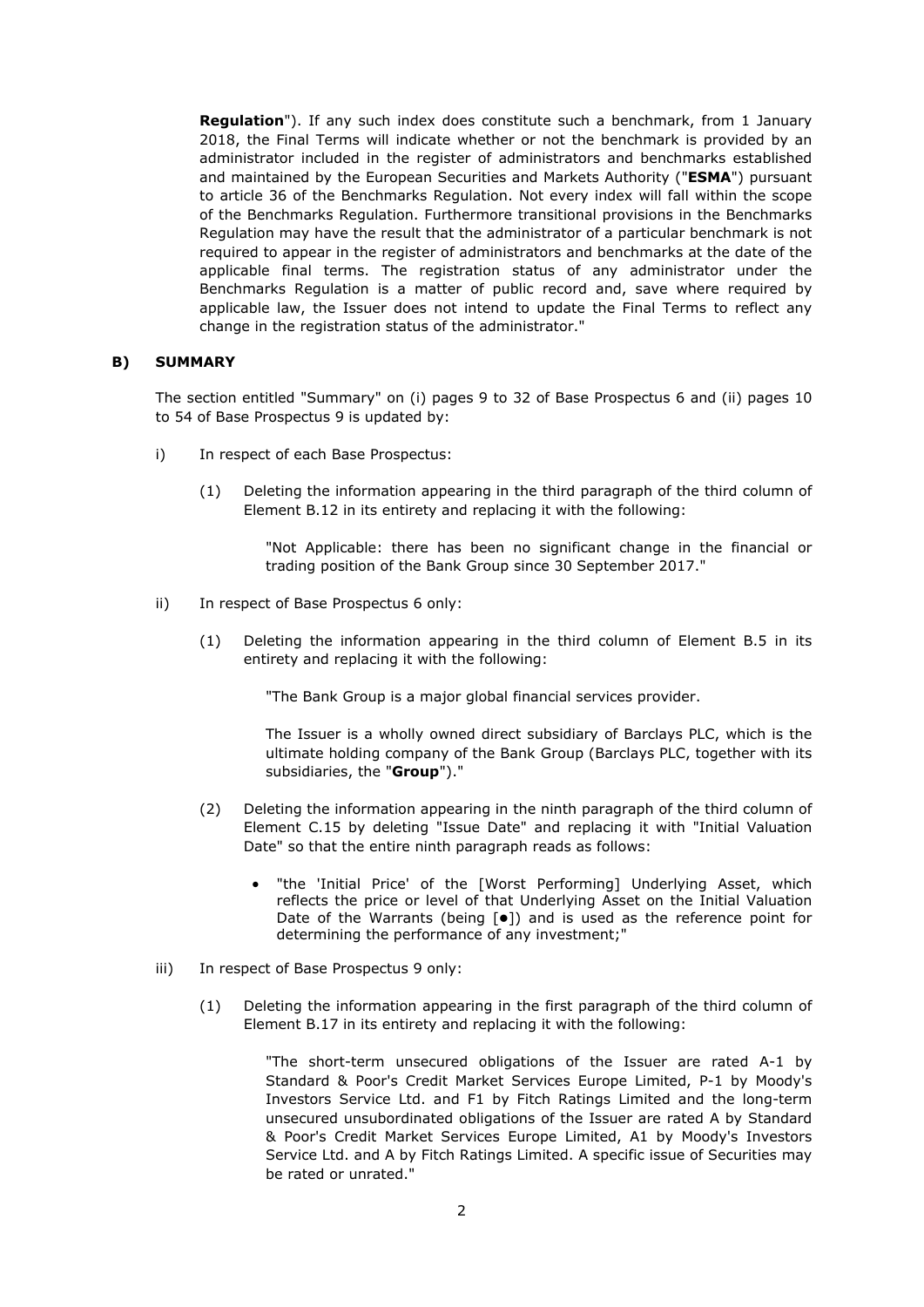## **C) INFORMATION INCORPORATED BY REFERENCE**

The section entitled "Information Incorporated by Reference" on (i) pages 68 to 71 of Base Prospectus 6 and (ii) pages 98 to 102 of Base Prospectus 9 is updated by:

- i) adding the following documents (the "**Documents**", each a "**Document**") to the list of source documents in paragraph 1 (*Source documents*):
	- (1) the joint unaudited Q3 2017 results announcement of Barclays PLC and the Issuer in respect of the nine months ended 30 September 2017, as filed with the SEC on Form 6-K on 26 October 2017 (the "**Q3 2017 Results Announcement**");
	- (2) the joint announcement of Barclays PLC and the Issuer in respect of an update on structural reform as filed with the SEC on Form 6-K on 26 October 2017 (the "**Structural Reform Announcement**"); and
	- (3) Supplement 2/2017 dated 20 November 2017 to the Registration Document 4/2017 dated 1 June 2017 ("**Supplement 2/2017**").
- ii) adding the following page references in respect of the Q3 2017 Results Announcement and Supplement 2/2017 to the cross-reference lists in paragraph 2 (*Information incorporated by reference*):

| Exhibit 99.1 - Results of Barclays PLC Group as of, and | Pages i to 57 of   |
|---------------------------------------------------------|--------------------|
| for the nine months ended, 30 September 2017            | Exhibit 99.1       |
| <b>Notes</b>                                            | Page i             |
| Non-IFRS performance measures                           | Pages i to iv      |
| Forward-looking statements                              | Page ii            |
| Performance Highlights                                  | Page 1             |
| Group Performance Review                                | Pages 2 to 5       |
| <b>Results by Business</b>                              |                    |
| Barclays UK                                             | Pages 6 to 7       |
| Barclays International                                  | Pages 8 to 9       |
| Head Office                                             | Page 10            |
| Quarterly Results Summary                               | Page 11            |
| Quarterly Results by Business                           | Pages 12 to 16     |
| <b>Barclays Non-Core Results</b>                        | Page 17            |
| Discontinued Operation Results                          | Page 18            |
| Performance Management                                  | Page 19            |
| Credit Risk                                             | Page 20            |
| <b>Consolidated Condensed Financial Statements</b>      | Pages 21 to 23     |
| Barclays PLC Parent Company                             | Page 24            |
| Treasury and Capital Risk                               | Pages 25 to 30     |
| Appendix: Non-IFRS Performance Measures                 | Pages 31 to 33     |
| Shareholder Information                                 | Page 34            |
| Glossary of terms                                       | Pages 35 to 57     |
| Exhibit 99.2 and Exhibit 99.3 - Capitalisation and      | Page 1 of Exhibit  |
| <b>Indebtedness</b>                                     | 99.2 and Page 1 of |
|                                                         | Exhibit 99.3       |

#### *From the Q3 2017 Results Announcement*

*From the Structural Reform Announcement*

**Exhibit 99.1 – Proposed changes to the structure of the Barclays Group due to ring fencing Pages 4 to 6**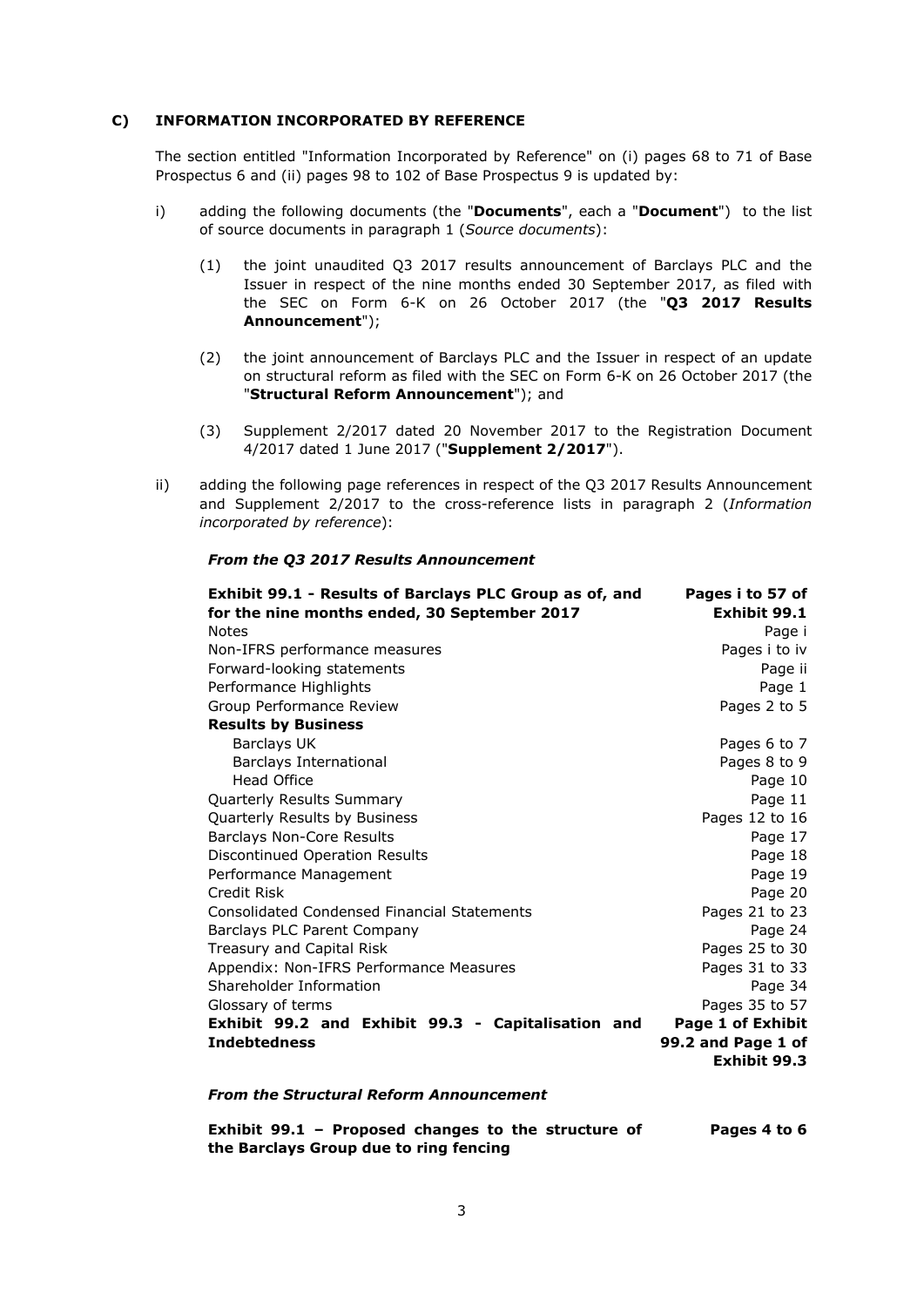# *From Supplement 2/2017*

Risk Factors **Pages 1 to 2** Forward-Looking Statements **Pages 3** to 4 The Issuer and the Group **Pages 4 to 5** 

Only information listed in the cross-reference lists above is incorporated by reference into each of the Base Prospectuses. Information in each Document which is not incorporated by reference into each of the Base Prospectuses is either not relevant for investors or is covered elsewhere in each such Base Prospectus.

## **D) FORM OF FINAL TERMS**

In respect of each Base Prospectus, the section "Form of Final Terms" is supplemented by inserting a new item entitled "Relevant Benchmark[s]" as (i) item 37 on page 188 of Base Prospectus 6 and (ii) item 49 on page 338 of Base Prospectus 9:

| "Relevant Benchmark[s]: | [[specify benchmark] is provided by      |
|-------------------------|------------------------------------------|
|                         | [administrator legal name]][repeat as    |
|                         | necessary]. As at the date hereof,       |
|                         | [[administrator legal name]              |
|                         | [appears]/[does not appear]][repeat as   |
|                         | <i>necessary</i> ] in the register of    |
|                         | administrators and benchmarks            |
|                         | established and maintained by ESMA       |
|                         | pursuant to article 36 of the Benchmarks |
|                         | Regulation]/[Not Applicable]"            |
|                         |                                          |

## **E) TERMS AND CONDITIONS OF THE SECURITIES**

- i) In respect of Base Prospectus 9 only, the section entitled "Terms and Conditions of the Securities" on pages 103 to 315 of Base Prospectus 9 is amended as follows:
	- (1) General Condition 6.1 (c) (*Alternate Cash Amount*) is supplemented by adding the following paragraph at the end thereof:

"In respect of Belgian Securities only, the Securityholders will not be charged any amounts by or on behalf of the Issuer in connection with the substitution of the Affected Entitlement Components or the payment of the Alternate Cash Amount in lieu thereof."

(2) General Condition 29.2 (*Determinations by the Determination Agent*) is supplemented by deleting the first sentence of the second paragraph thereof and replacing in with the following:

> "Save in relation to Belgian Securities, in making such determinations, considerations, decisions, elections and calculations, the Determination Agent may take into account the impact on the Issuer's hedging arrangements."

(3) General Condition 29.3 (*Responsibility of the Issuer and the Agents*) is supplemented by deleting the last sentence thereof and replacing it with the following: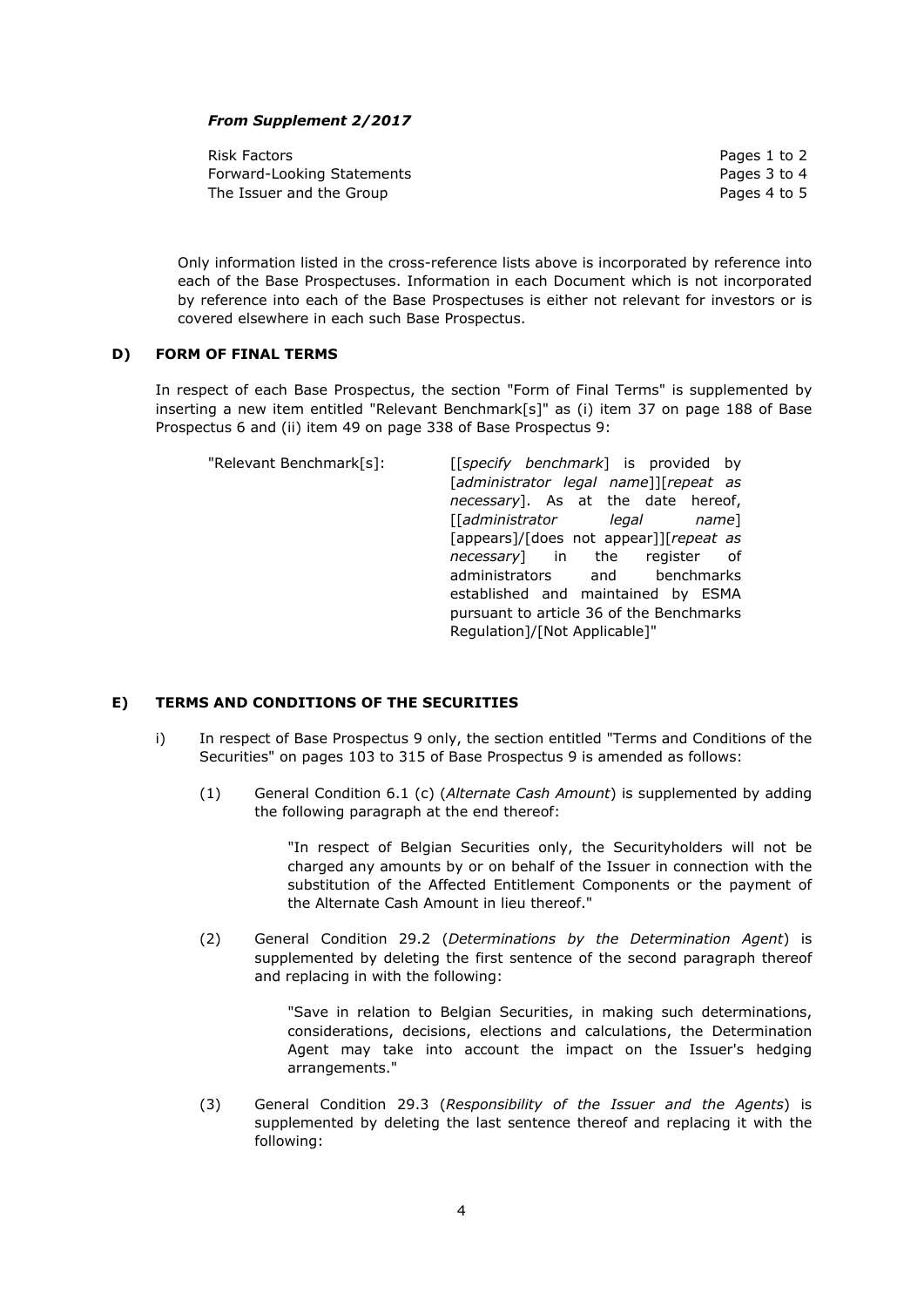"Where the Issuer or any of the Agents is prevented from effecting payment or delivery due to such event, payment or delivery may be postponed until the time the event or circumstance impeding payment has ceased, and (save in relation to Belgian Securities) shall have no obligation to pay or deliver any additional amounts in respect of such postponement.".

The amendments included in this Supplement to the Terms and Conditions of the Securities shall only apply to Final Terms, the date of which falls on or after the approval of this Supplement (save where the Final Terms provides that the Terms and Conditions of the Securities are to be incorporated from an earlier base prospectus).

## **F) TAXATION**

In respect of Base Prospectus 6 only, the information under the heading "US federal tax treatment of non-US holders" on pages 197 to 199 of Base Prospectus 6 shall be amended by deleting the fourth, fifth, sixth, seventh, eighth and ninth paragraphs in their entirety and replacing them with the following:

"Under Section 871(m), actual or deemed payments on financial instruments that reference one or more US corporations may be treated as 'dividend equivalent' payments that are subject to US withholding tax at a rate of 30 per cent. Generally, a 'dividend equivalent' is a payment that is directly or indirectly contingent upon a US source dividend or is determined by reference to a US source dividend, including a payment that implicitly talks into account such a dividend. For financial instruments issued on or after 1 January 2017 but prior to 1 January 2019, dividend equivalent payments will be subject to withholding if the instrument has a 'delta' of one with respect to either an underlying US stock or a US stock component of an underlying index or basket. For financial instruments issued on or after 1 January 2019, dividend equivalent payments on (1) a 'simple' financial instrument that has a delta of 0.8 or greater with respect to an underlying US stock or a US stock component of an underlying index or basket and (2) a 'complex' financial instrument that meets the 'substantial equivalence' test with respect to an underlying US stock or a US stock component of an underlying index or basket, will be subject to withholding tax under Section 871(m). An issue of Securities that references an index or basket that is treated as a 'qualified index' will not be subject to withholding under Section 871(m), even if such Warrants meet, as applicable, the delta or substantial equivalence test. In general, a qualified index is a diverse, passive, and widely used index that satisfies the technical requirements prescribed by regulations.

The delta of a financial instrument generally is defined as the ratio of the change in the fair market value of the instrument to a small change in the fair market value of the number of shares of the underlying US corporation, determined either as of the pricing or issue date of the instrument, in accordance with applicable regulations. A financial instrument generally will be treated as having a delta of one if it provides for 100 per cent participation in all of the appreciation and depreciation of one or more underlying US stocks. Very broadly, the substantial equivalence test analyses whether a financial instrument has a correlation to the applicable underlying US stock that is at least as great as that of a simple financial instrument with a delta of at least 0.8.

The Final Terms will indicate if the Issuer has determined that the particular issue of Warrants is expected to be subject to withholding under Section 871(m). Any determination by the Issuer on the application of Section 871(m) to a particular Warrant generally is binding on Holders, but is not binding on the IRS. The Section 871(m) regulations require complex calculations to be made with respect to Warrants referencing shares of US corporations and their application to a specific issue of Warrants may be uncertain. Accordingly, even if the Issuer determines that a Warrant is not subject to Section 871(m), the IRS could assert that the Holder is liable for Section 871(m) tax in respect of such Warrant, including where the IRS concludes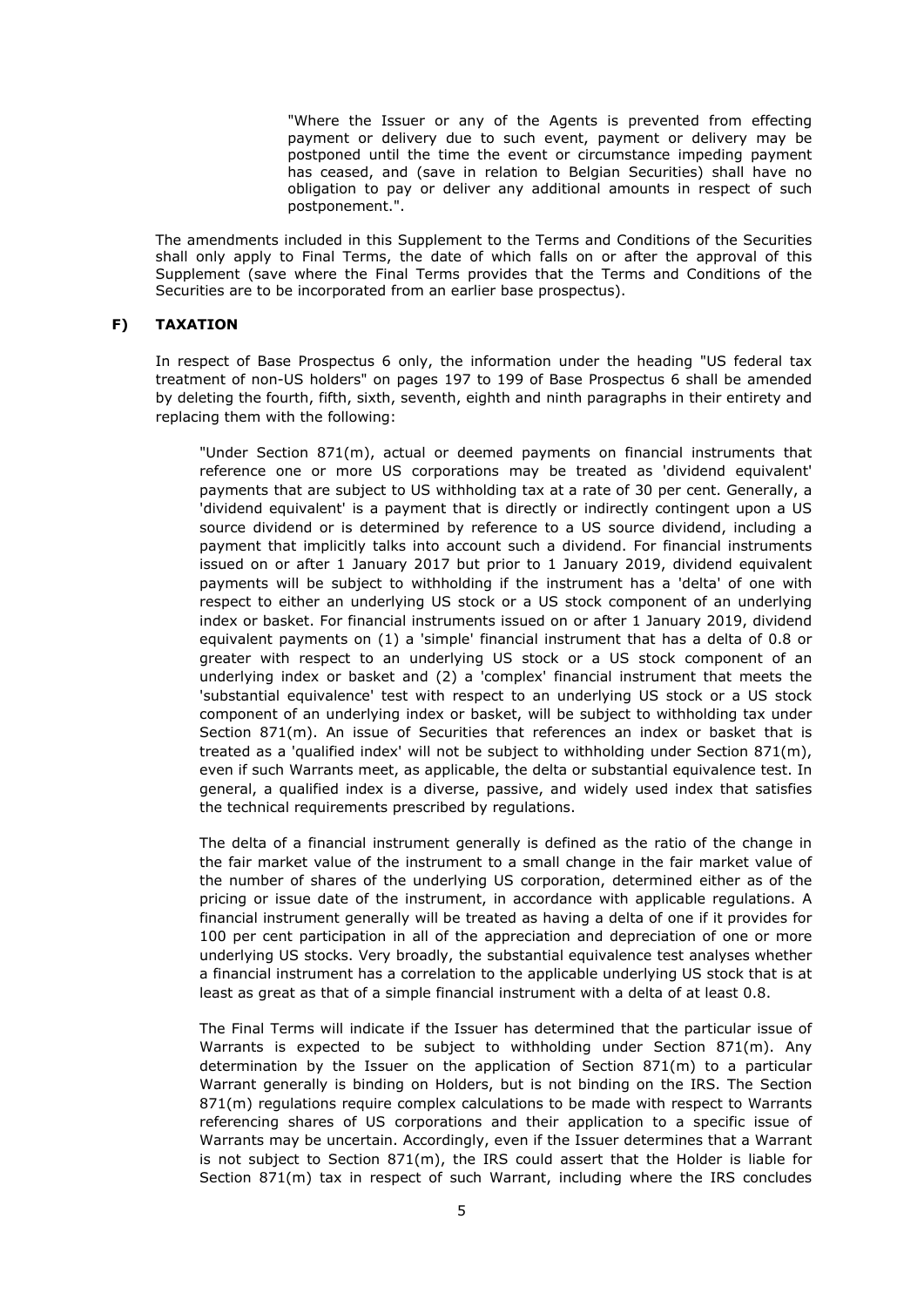that the delta or substantial equivalence with respect to the Warrant was determined more than 14 days prior to the Warrant's issue date.

In addition, a Warrant may be treated as reissued for purposes of Section 871(m) upon a significant modification of the terms of the Warrant. In certain circumstances, a rebalancing or adjustment to the components of an underlying index or basket may result in the deemed reissuance of the Warrant, in particular where the rebalancing or adjustment is made other than pursuant to defined rules, or involves the exercise of discretion. In that case, a Warrant that was not subject to withholding under Section 871(m) at issuance may become subject to withholding at the time of the deemed reissuance. In addition, a Warrant that in isolation is not subject to Section 871(m) may nonetheless be subject to Section 871(m) if the non-US Holder has engaged, or engages, in other transactions in respect of an underlying US stock or component of an underlying index or basket. In such situations, such non-US Holders could be subject to Section 871(m) tax even if the Issuer does not withhold in respect of the Warrant. Further, a non-US Holder may be required, including by custodians and other withholding agents with respect to the Warrant, to make representations regarding the nature of any other positions with respect to US stock directly or indirectly referenced (including components of any index or basket) by such Warrant. A non-US Holder that enters, or has entered, into other transactions in respect of a US stock, component of an underlying index or basket, or the Warrants should consult its own tax advisor regarding the application of Section 871(m) to the Warrants and such other transactions.

If an issue of Warrants is determined to be subject to US withholding tax under Section 871(m), information regarding the amount of each dividend equivalent, the delta of the Warrants, the amount of any tax withheld and deposited, the estimated dividend amount (if applicable), and any other information required under Section 871(m), will be provided, communicated, or made available to Holders in a manner permitted by applicable regulations. Withholding on payments will be based on actual dividends on the underlying US stock or, if otherwise notified by the Issuer in accordance with applicable regulations, on estimated dividends used in pricing the Warrants. Where an issue of Warrants that references estimated dividend amounts also provides for any additional payments to reflect actual dividends on the underlying US stock, withholding tax will also apply to any additional payments.

If the Issuer determines that a Warrant is subject to withholding under Section 871(m), it will withhold tax in respect of the actual (or estimated, as described above) dividends that are paid on the underlying US stock. In addition, the US tax may be withheld on any portion of a payment or deemed payment (including, if appropriate, the payment of the purchase price) that is a dividend equivalent. Such withholding may occur at the time a dividend is paid on the relevant US stock (or, in certain cases, at the close of the quarter upon which the dividend is paid). Upon remitting the taxes withheld to the IRS, any increase in value of the relevant asset, index or basket or distributions to a Holder in respect of a dividend equivalent will reflect the amount of the dividend net of the withholding described above."

## **G) IMPORTANT LEGAL INFORMATION**

In respect of each Base Prospectus, the section "Important Legal Information" on (i) Pages 205 to 208 of Base Prospectus 6 and (ii) pages 405 to 410 of Base Prospectus 9 shall be amended as follows:

i) The second paragraph under the heading "Ratings" on (i) page 205 of Base Prospectus 6 and (ii) pages 406 and 407 of Base Prospectus 9 shall be deleted in its entirety and replaced with the following (notwithstanding that any footnotes in such paragraph of each Base Prospectus shall apply *mutatis mutandis* as set out therein):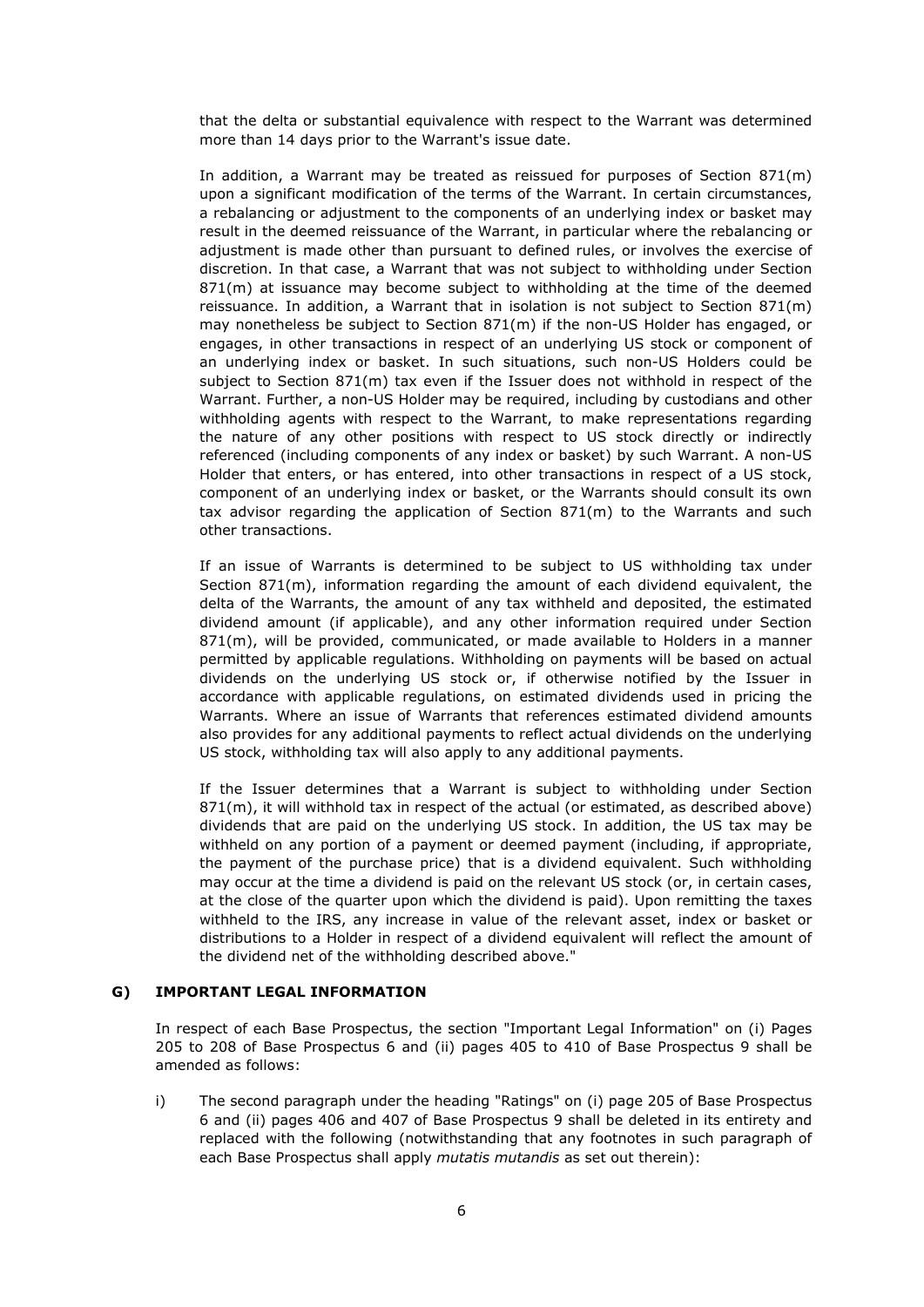"As of the date of this Base Prospectus, the short-term unsecured obligations of the Issuer are rated A-1 by Standard & Poor's, P-1 by Moody's, and F1 by Fitch and the long-term obligations of the Issuer are rated A by Standard & Poor's, A1 by Moody's, and A by Fitch."

ii) The footnotes to the second paragraph under the heading "Ratings" shall be amended by deleting the information in (i) footnote 1 on page 205 of Base Prospectus 6 and (ii) footnote 2 on page 407 of Base Prospectus 9 in their entirety and replacing them with the following (notwithstanding that the numbering of such footnotes shall remain as set out in each Base Prospectus):

> "A short-term obligation rated 'A-1' is somewhat more susceptible to the adverse effects of changes in circumstances and economic conditions than obligations in higher rating categories. However, the obligor's capacity to meet its financial commitment on the obligation is satisfactory."

# **H) GENERAL INFORMATION**

In respect of each Base Prospectus, the section "General Information" on (i) pages 209 to 213 of Base Prospectus 6 and (ii) pages 411 to 415 of Base Prospectus 9 is updated by:

i) Deleting the sentence under "Significant Change Statement" on (i) page 209 of Base Prospectus 6 and (ii) page 411 of Base Prospectus 9 and replacing it with the following:

> "There has been no significant change in the financial or trading position of the Bank Group since 30 September 2017."

ii) Deleting the information set out under "Legal Proceedings" on (i) page 209 of Base Prospectus 6 and (ii) page 411 of Base Prospectus 9 and replacing it with the following:

> "Save as disclosed under (i) Note 13 (*Provisions*) and Note 19 (Legal, competition and regulatory matters) to the consolidated interim financial statements of Barclays PLC as set out on page 70 and pages 74 to 85 respectively, of the Q2 2017 Interim Results Announcement and (ii) the section entitled "*Group Finance Director's Review – Other matters*" on page 4 of the Q3 2017 Results Announcement, there are no governmental, legal or arbitration proceedings (including any such proceedings which are pending or threatened of which the Issuer is aware), which may have or have had during the 12 months preceding the date of this Base Prospectus, a significant effect on the financial position or profitability of the Issuer and/or the Bank Group."

To the extent that there is any inconsistency between (a) any statement in this Prospectus Supplement (in relation to any Base Prospectus) and (b) any other statement in, or incorporated by reference any Base Prospectus, the statements in (a) above shall prevail.

The Q3 2017 Results Announcement and the Structural Reform Announcement may be inspected during normal business hours at the registered office of the Issuer or at https://www.home.barclays/barclays-investor-relations/results-and-reports/results.html.

The Supplement 2/2017 may be inspected during normal business hours at the registered office of the Issuer or at https://www.home.barclays/prospectuses-and-documentation/structuredsecurities/prospectuses.html.

In accordance with Article 13 paragraph 2 of Luxembourg Law, investors who have agreed to purchase or subscribe for Securities before this Prospectus Supplement was published have the right, exercisable within two working days after the date on which this Prospectus Supplement is published, to withdraw their acceptances. This right is exercisable up to, and including 23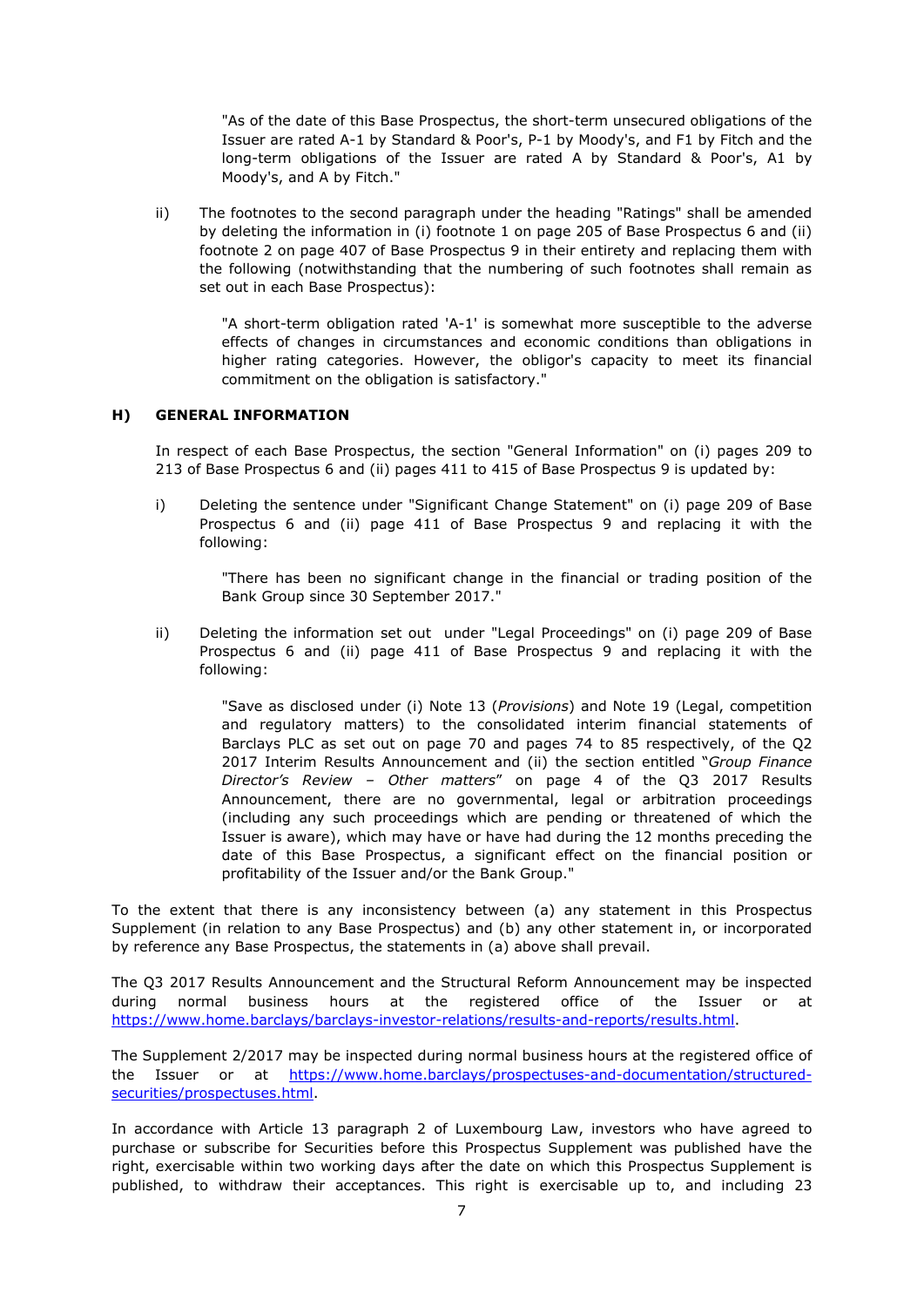November 2017. Investors should contact the distributor from which they agreed to purchase or subscribe the Securities in order to exercise their withdrawal rights.

References to each Base Prospectus shall hereafter mean such Base Prospectus as supplemented by this Prospectus Supplement. The Issuer has taken all reasonable care to ensure that the information contained in each Base Prospectus, as supplemented by this Prospectus Supplement is, to the best of its knowledge, in accordance with the facts and contains no omission likely to affect its import and accepts responsibility accordingly. Save as disclosed in this Prospectus Supplement, no significant new factor, material mistake or inaccuracy relating to the information included in each Base Prospectus is capable of affecting the assessment of securities issued pursuant to each Base Prospectus has arisen or been noted, as the case may be, since the publication of each Base Prospectus (as supplemented at the date hereof) by the Issuer.

This Prospectus Supplement has been approved by the Commission de Surveillance du Secteur Financier, which is competent authority in the Grand Duchy of Luxembourg for the purposes of the Prospectus Directive and the relevant implementing measures in the Grand Duchy of Luxembourg, as a prospectus supplement issued in compliance with the Prospectus Directive and the relevant implementing measures in the Grand Duchy of Luxembourg for the purpose of giving information with regard to the issue of securities under the Programme.



The date of this Prospectus Supplement is 21 November 2017